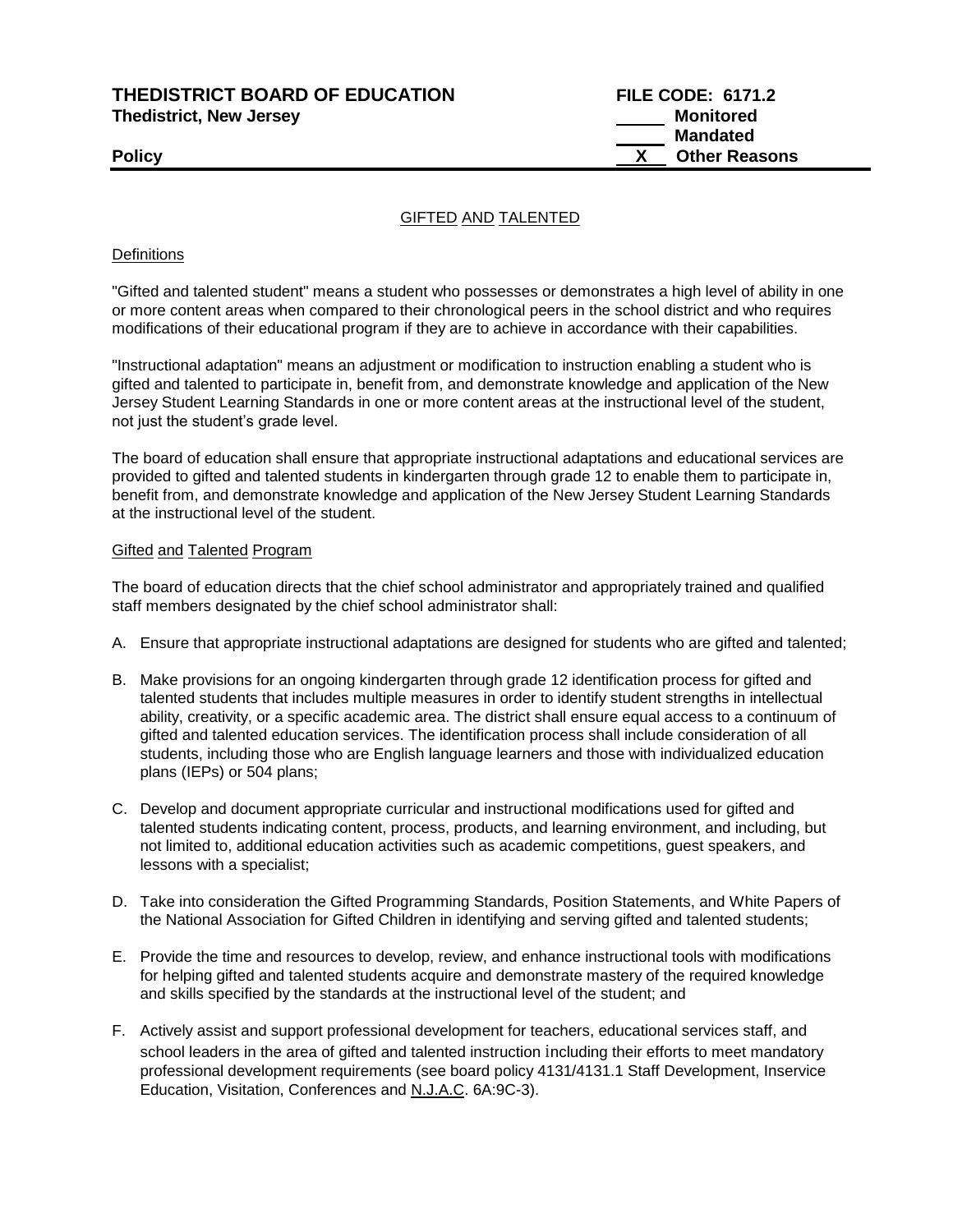# GIFTED AND TALENTED (continued)

# Gifted and Talented Curriculum and Instruction

The board shall provide appropriate kindergarten-through-grade-12 (K-12) educational services for gifted and talented students.

The chief school administrator shall develop and the board shall approve criteria for identifying all gifted and talented students in kindergarten through grade 12. The identification process shall include multiple measures. Gifted and talented students shall be provided with appropriate instructional adaptations and services to encourage development of their special abilities in achieving the New Jersey Student Learning Standards.

The chief school administrator or designee shall ensure that the curriculum and instruction are designed and delivered in such a way that all students are able to demonstrate the knowledge and skills specified by the New Jersey Student Learning Standards. The curriculum and instruction shall provide educational challenges to students identified as gifted and talented and shall be reviewed regularly.

Curriculum and instruction shall be designed with consideration for the individual learning styles of each student as well as the capacity of a gifted student to create concepts, respond to stimuli in a unique and creative manner, and develop higher levels of thinking. Appropriate accommodations, instructional adaptations, and/or modifications as determined by the IEP or 504 team shall be made for students with disabilities or 504 plans.

Because early discovery of a gift or talent is important, it is essential that the identification of these students be carried on as a continuing process, since special abilities and skills appear at different times in the development of many children.

The chief school administrator shall coordinate development of appropriate curricular and instructional modifications used for gifted and talented students indicating content, process, products, and learning environment. The board directs the chief school administrator to take into consideration the prekindergarten through grade 12 Gifted Programming Standards of the National Association for Gifted Children in developing school and district programs for gifted and talented students.

The chief school administrator shall devise indicators of achievement to evaluate the success of each program presented to the board for adoption.

The chief school administrator shall take the appropriate measures to ensure that minority and female students are not underrepresented in gifted and talented or accelerated/advanced courses.

#### Coordinator for Gifted and Talented Services

The state coordinator for gifted and talented services appointed by the commissioner of education, shall be responsible for reviewing the information about gifted and talented services provided by the district. The chief school administrator or designee shall file a report with the coordinator on a schedule that coincides with the district's New Jersey Quality Single Accountability Continuum (NJQSAC) review. The report shall include, but not be limited to:

- A. The gifted and talented continuum of services, policies, and procedures implemented in the school district;
- B. The total number of students receiving gifted and talented services in each grade level kindergarten through grade 12 disaggregated by race, gender, special education designation, and English language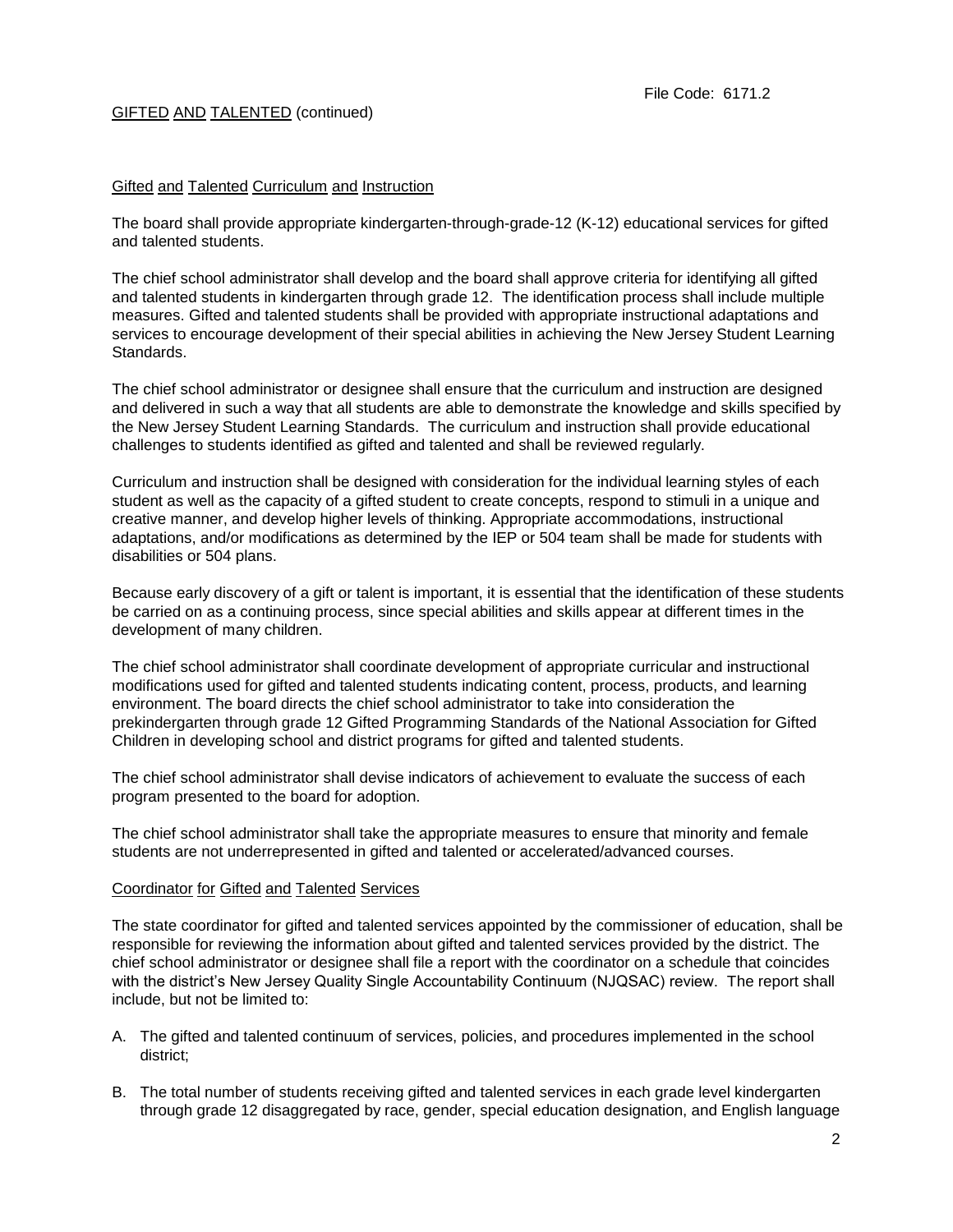# GIFTED AND TALENTED (continued)

learner designation;

- C. The professional development opportunities provided for teachers, educational services staff, and school leaders about gifted and talented students, their needs, and educational development; and
- D. The number of staff employed by the school district whose job responsibilities include identification of and providing services to gifted and talented students.

# Complaint Process

Any individual who believes that the district has not complied with the provisions in the law or administrative code related to gifted and talented services may file a complaint with the board of education. The complaint shall be submitted in writing to the board office. The chief school administrator or designee shall take the necessary actions to correct or remediate the complaint and report such actions to the board. The board shall issue a decision, in writing, to affirm, reject, or modify the district's action in the matter.

If the complaint is not resolved to the individual's satisfaction or the individual is not satisfied by the written decision of the board, the individual may then file a petition of appeal of the board's written decision to the Commissioner of Education through the Office of Controversies and Disputes in accordance with law (N.J.S.A. 18A:6-9) and the procedures set forth in State Board of Education regulations.

This complaint policy shall be linked to the homepage of the board's website.

#### Information Available on Website

Detailed information shall be available on the district website regarding the policies and procedures used to identify students as gifted and talented and the continuum of services offered to gifted and talented students. The information shall include the criteria used for consideration for eligibility for the gifted and talented services, including the multiple measures used in the identification process to match a student's needs with services, and any applicable timelines in the identification process.

Adopted: December 19, 1990 Revised: May 15, 1991, January 7, 2024, March 3, 2021 NJSBA Review/Update: September 2017 Readopted: September 12, 2019

Key Words

Gifted, Talented

| Legal References: N.J.S.A. 18A:35-4.15 |                                                                                                                                              |
|----------------------------------------|----------------------------------------------------------------------------------------------------------------------------------------------|
| through $-4.16$                        | Legislative findings and declarations; chess instruction for<br>second-grade pupils in gifted and talented and special<br>education programs |
| N.J.S.A. 18A:35-34                     | Short Title: Strengthening Gifted and Talented<br><b>Education Act</b>                                                                       |
| N.J.S.A. 18A:35-35                     | Definitions relative to gifted and talented students                                                                                         |
| N.J.S.A. 18A:35-36                     | Instructional adaptations, educational services for<br>gifted and talented students                                                          |
| N.J.S.A. 18A:35-37                     | Coordinator for gifted and talented services                                                                                                 |
| N.J.S.A. 18A:35-38                     | Complaint for noncompliance                                                                                                                  |
| N.J.S.A. 18A:35-39                     | Information available on the website                                                                                                         |
| N.J.S.A. 18A:61C-10                    | Dual enrollment agreement                                                                                                                    |